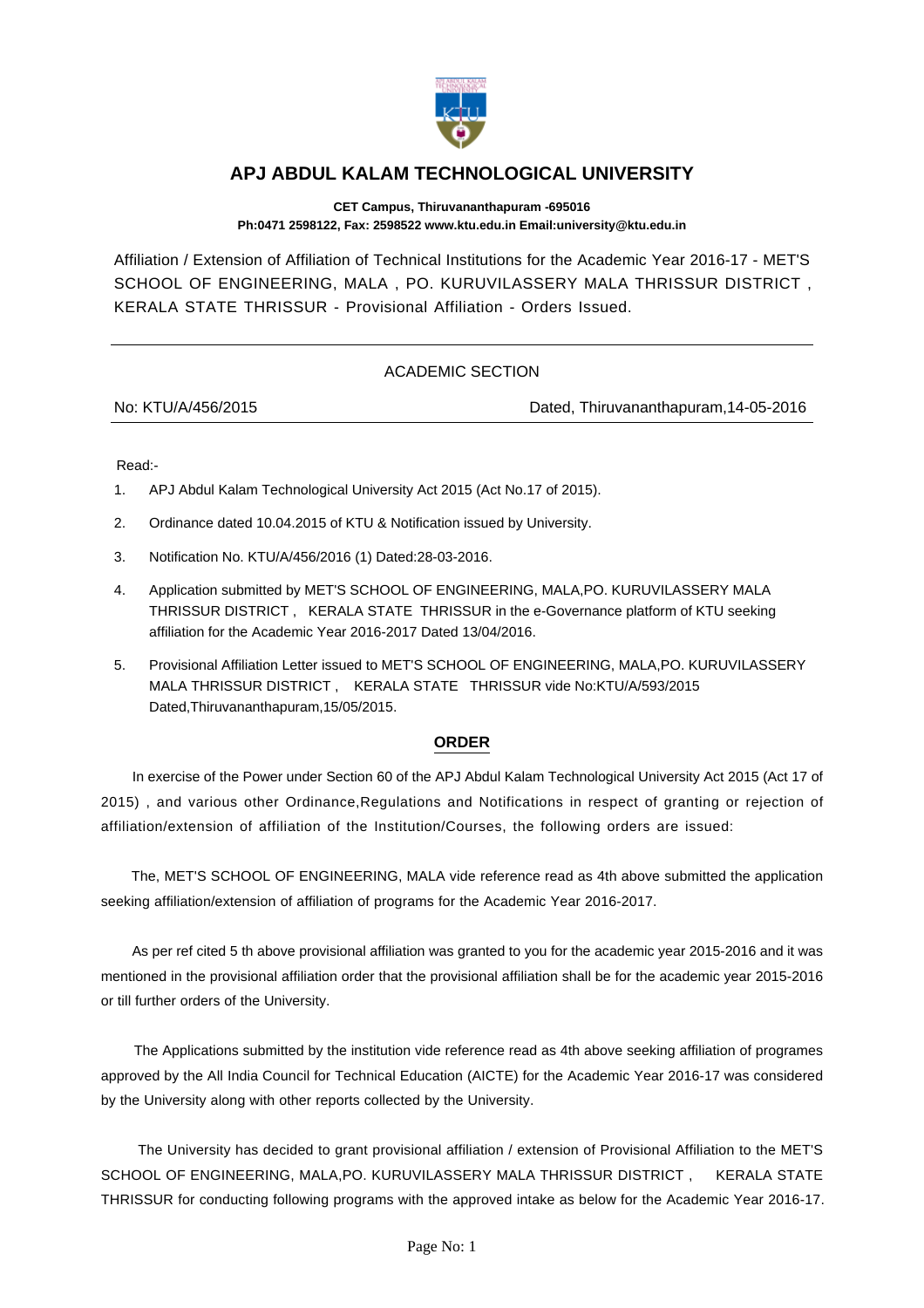| <b>No</b>      | Program Type                  | Level | <b>Branch/Stream</b>                                              | <b>Approved Intake</b> | <b>Full/Part Time</b> | <b>NRI</b> | <b>PIO</b> |
|----------------|-------------------------------|-------|-------------------------------------------------------------------|------------------------|-----------------------|------------|------------|
| 1              | Engineering and<br>Technology | UG    | <b>ELECTRONICS &amp;</b><br><b>COMMUNICATION ENGG</b>             | 120                    | <b>Full Time</b>      | Yes        | No.        |
| 2              | Engineering and<br>Technology | UG    | <b>COMPUTER SCIENCE &amp;</b><br><b>ENGINEERING</b>               | 120                    | <b>Full Time</b>      | Yes        | No.        |
| 3              | Engineering and<br>Technology | UG    | <b>ELECTRICAL AND</b><br><b>ELECTRONICS</b><br><b>ENGINEERING</b> | 60                     | <b>Full Time</b>      | Yes        | No.        |
| 4              | Engineering and<br>Technology | UG    | <b>MECHANICAL</b><br><b>ENGINEERING</b>                           | 120                    | <b>Full Time</b>      | Yes        | No.        |
| 5              | Engineering and<br>Technology | UG    | <b>CIVIL ENGINEERING</b>                                          | 60                     | <b>Full Time</b>      | Yes        | <b>No</b>  |
| 6              | Engineering and<br>Technology | PG    | EC(VLSI DESIGN)                                                   | 18                     | <b>Full Time</b>      | No         | No.        |
| $\overline{7}$ | Engineering and<br>Technology | PG    | <b>BT(BIOPROCESS</b><br><b>ENGINEERING)</b>                       | 18                     | <b>Full Time</b>      | No         | No.        |
| 8              | Engineering and<br>Technology | PG    | <b>CS(COMPUTER SCIENCE</b><br>AND ENGINEERING)                    | 18                     | <b>Full Time</b>      | No         | No.        |
| 9              | Engineering and<br>Technology | PG    | <b>CS(CYBER SECURITY)</b>                                         | 18                     | Full Time             | No         | No.        |
| 10             | Engineering and<br>Technology | UG    | <b>BIOTECHNOLOGY</b>                                              | 60                     | <b>Full Time</b>      | Yes        | No.        |

 The provisional affiliation shall be for the academic year 2016-17 or till further orders of the University and the provisional affiliation granted here is subject to the following conditions.

i. Verification of facts submitted by the institution in the e-Gov platform by the University.

ii. The Institution shall remit the affiliation fee of Rs.700000.00 by way of online payment through institute portal within 15 days from the date of this Order.

iii. The Institution shall observe the Clause 60 (2) of the Act establishing the APJ Abdul Kalam Technological University, the norms and standards prescribed by the AICTE in the Approval Process Handbook 2016-2017,and the guidelines by the University from time to time and the undertaking / affidavit given by the institution along with the application submitted by the institution on portal.

iv. Strict compliance of Anti-Ragging Regulation notified vide F.No.37-3/Legal/AICTE/2009 Dated July 1,2009 for